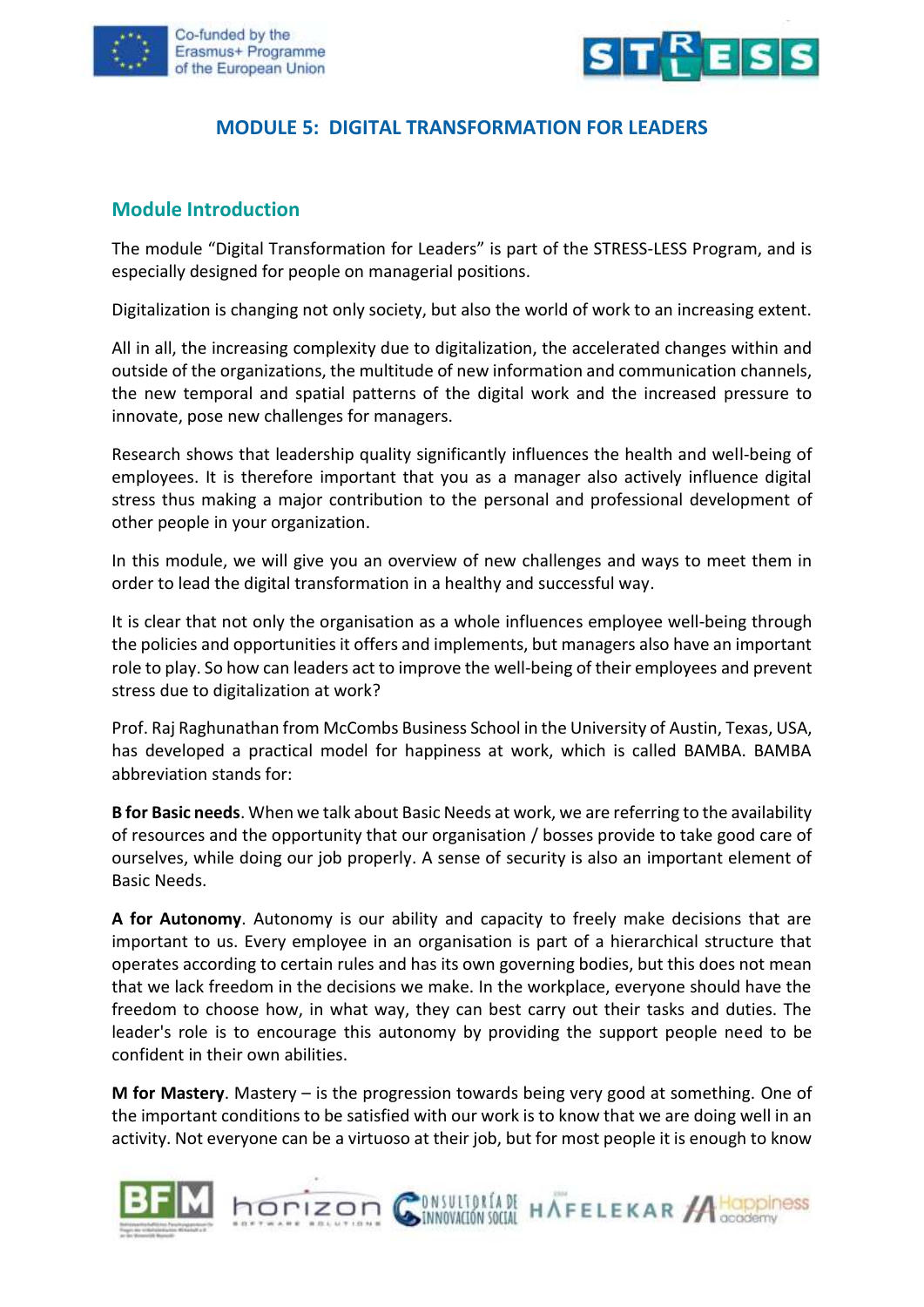



that their punctuality, honesty or some other quality or ability is appreciated by their manager. In the age of digital technology, it's important to do well online, or at least to know that you can learn basic skills for working in a digital environment. Otherwise, a lack of a sense of mastery can be a barrier to achieving good results.

**B for Belonging**. It represents the sense of connection with at least one other human being. Studies reveal that people feel more engaged when they have at least one very close friend at their workplace, and such close relationships are more valued than money and fame. We can argue whether in the digital environment we can create bond more easily or it is more difficult – probably it depends on the individual characteristics and digital skills and knowledge. Belonging at work however might mean not only creating or having close relations with your colleagues / partners / customers, but also feeling strong connection to the organizational mission and vision. It is an important task for the leader to make sure that each team member has a strong sense of belonging.

**A for Abundance Culture**. There are two types of culture – scarcity culture and abundance culture. Abundance represents the personal belief that there is enough for everyone and even if we do not have something at present, it is a matter of time and spent effort to get it. On the contrary – scarcity culture assumes that there are not enough resources for everyone. At work this means that our success comes at the cost of someone else, for example when I am promoted, the other candidates are losing the battle for promotion. If there is an abundance culture in the organization, it will mean that the fact that if I am not promoted now, doesn't mean that I shall never be promoted. Sometimes not getting a promotion might mean getting a second chance to show your abilities or getting more free time to spend on other things. The abundance culture ensures a healthy work environment where everyone believes that they have a chance to contribute and flourish.

Leaders can be both an enabler and a stressor in improving the well-being and the performance of their employees. When they provide support to their employees, it has a positive impact so that employees can cope more easily with stress (including digital stress).

With virtual teams and the growing extent of digitalisation the leadership realities have also changed. It was one thing to take care of the basic needs of your team before digitalisation and it is a completely different thing now. The modern leaders of the digital era should develop their well-being-oriented style which includes all 5 dimensions of the BAMBA model, while paying attention to the implications of digitalisation on it. In order you as a manager to take care of the digital stress at work you should develop measures at both individual and team level: things that you can do for yourself (Self-Care) and things you can do, helping your team members (Staff-Care).

For the Self-Care you can also check the following Modules of our STRESS-LESS program: "Healthy Workstyle in the Digital Workplace" and "Work–life Balance in the Digital Era".

In this module we present you concrete BAMBA activities for Self-Care and Staff-Care.

You can listen to the material [here.](https://youtu.be/WUSEwfQpXeI)



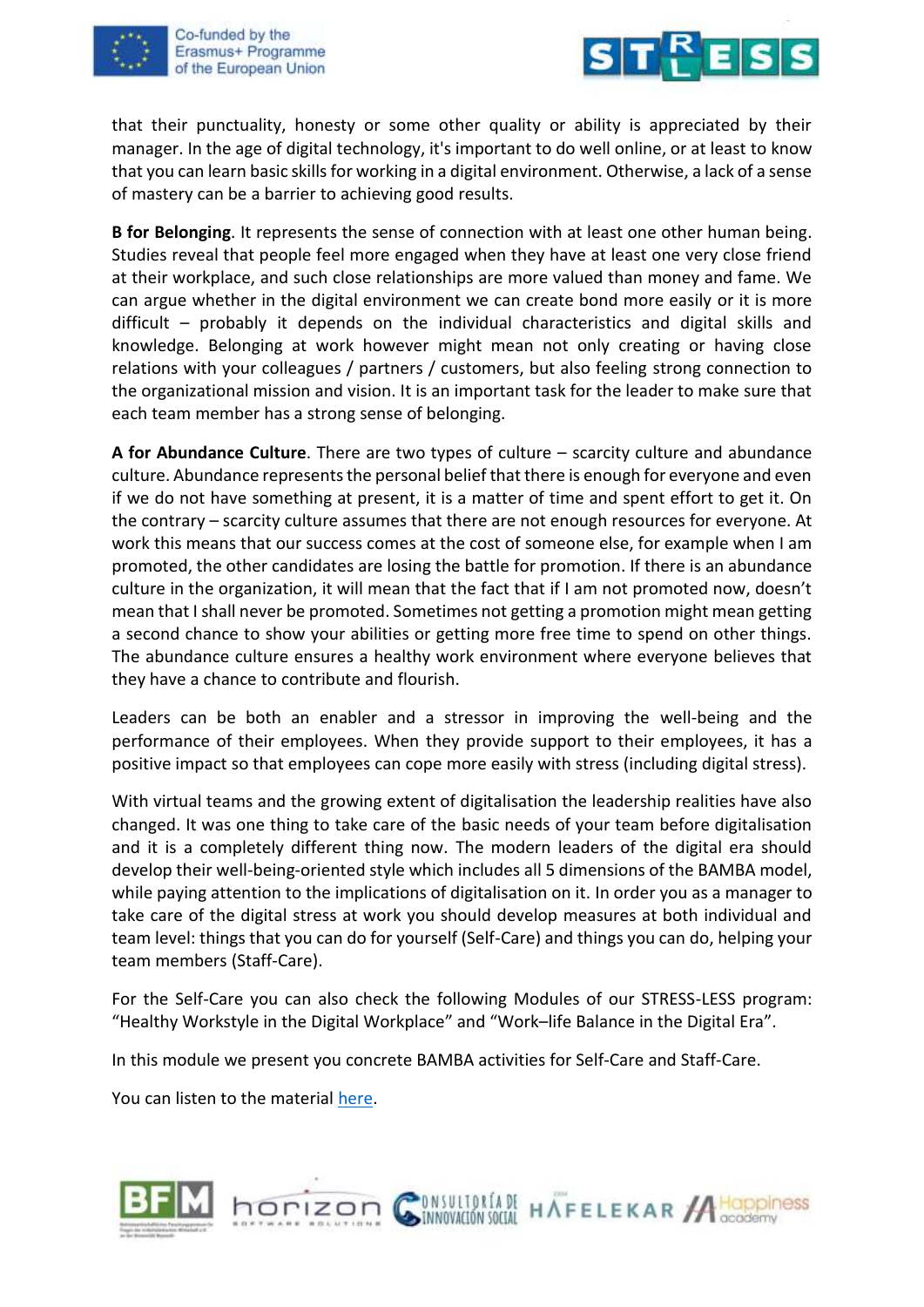



## **Activity 1**

In order to take care for the Basic needs of your team members you should be aware about their current status.

It is easier to spot and talk about the problems your people face, if you are together in the office. But if you are working remotely, it is more difficult to do this regular small talk that helps us build trust and break the ice among each other.

Even if it sounds unusual to you as a manager, you should spend some effort and create a room for small talk in the digital environment too. Make sure that you have some dedicated time in your weekly schedule that you use for this small talk with each of your team members. For example, you could reserve a fixed slot within the existing team meetings to receive feedback on joint communication and working methods from the team members. This would give you the chance to quickly identify and react to any type of stress (personal, digital, etc.).

## **Activity 2**

In order to help your team members, avoid digital stress, you should openly address the insecurities in their dealing with digital devices and software programs that they use at work.

This will also help to promote trust and open up some space for boosting your peoples' autonomy.

Here is what Steve Jobs shares: "It doesn't make sense to hire smart people and then tell them what to do. We hire smart people so they can tell us what to do."

So, follow this advice and start implementing the so called "test phases" in your work where your team members use a digital device or a software program and deliver feedback about their experiences. In this way you will open space for an exchange in the team about the advantages and disadvantages they face in their digital work. Team members will be able to talk about real experiences, share their fears and achievements.

This will help to promote both their Autonomy and Mastery.

horizon

## **Activity 3**

When working in digital environment, you, as a manager, should make sure that digital tools of communication work properly. If, for example, most of the business communication takes place via video conferencing, you should make sure that your team members have a good quality connection that provides appropriate sound and image sharing. If this is not the case with some of your team members, you can be sure that it will create tension, annoyance for them, which can jeopardize the following:

INNOVACIÓN SOCIAL

**INSULTORÍA DE HAFELEKAR A CODPINESS** 

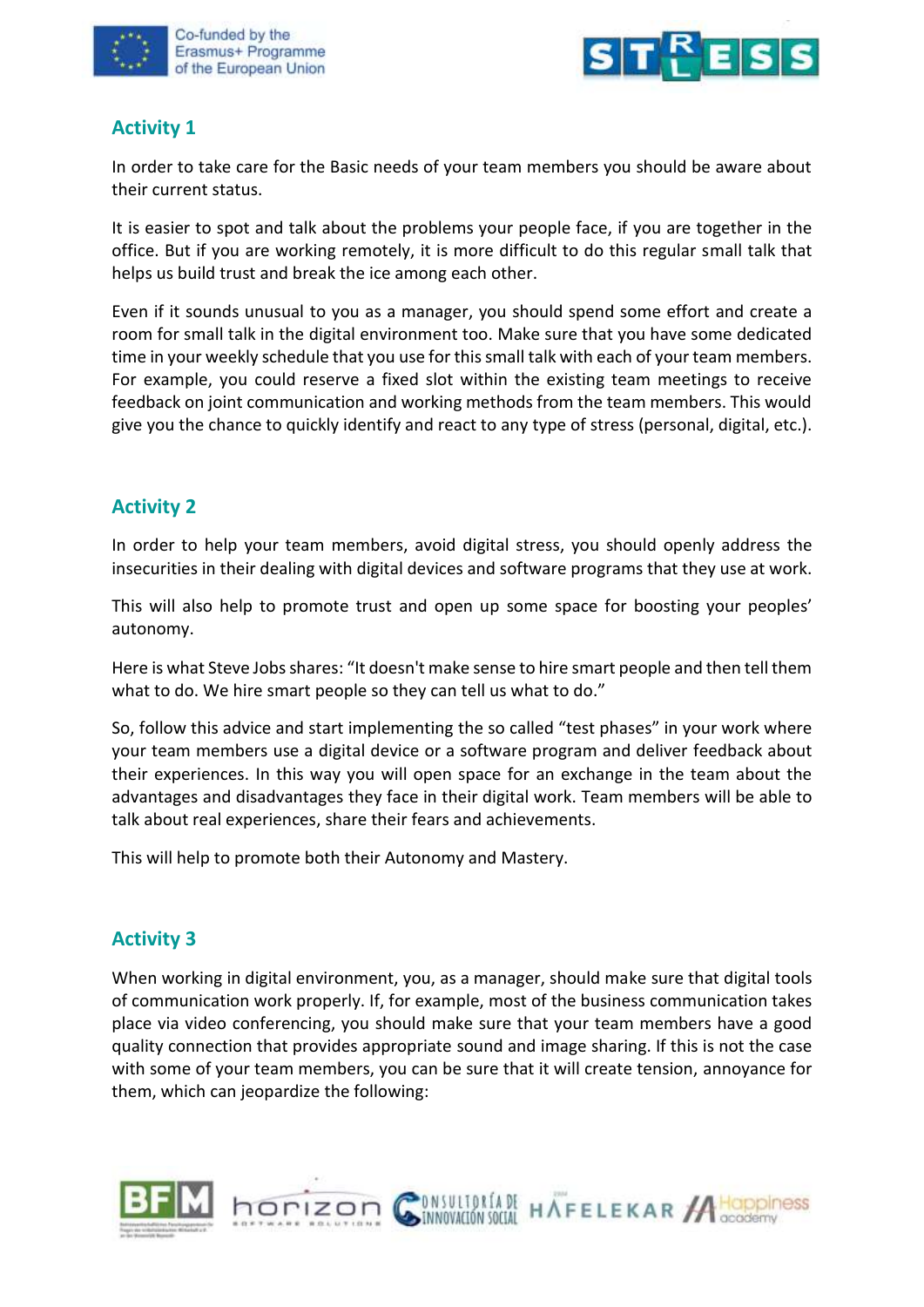



- 1. How much of the information exchanged in the online meeting they understand correctly;
- 2. Their correct understanding of the tasks you are assigning to them or your expectations for their work;
- 3. Their end results and deliverables.

During each online meeting, make sure that everyone is able to participate fully and if not, that they have the freedom to share with you what problems they face (with the online connection, devices and / or software use) and make sure to provide the necessary help for the problems to be solved.

# **Activity 4**

When you assign tasks for people who work remotely, using digital technology (i.e. email or any instant messaging software, Skype, Viber, Teams, etc.) you have to make sure that your employee understands you correctly.

In order to do this, you have to ask them some open-ended questions.

Generally, there are two types of questions: open- and close- ended. Open-ended questions are questions that will allow your team member to give a free-form answer. Closed-ended questions, are the ones that can be answered with "Yes" or "No," or they have a limited set of possible answers.

Open-ended questions are ones that require more than one-word answers or choosing among a few options. These questions require longer responses, with answers often coming in the form of a list or a few sentences or paragraphs. These types of questions provide you the needed feedback form your team members whether they have understood correctly the task you are assigning to them.

For example, you can ask them:

• What will be the first thing you will start with?

or

• How much time you will need to finish the task?

horizon

So, in order to avoid digital stress caused by miscommunication when you assign tasks to your team members, start asking them open-ended questions and make sure that their answers are adequate to your expectations.

Now prepare a list with some open-ended questions (taking into consideration your past experience while working online) that sound appropriate and might be useful in your work.

**DISULTORÍA DE HAFELEKAR A HOPPINES** 

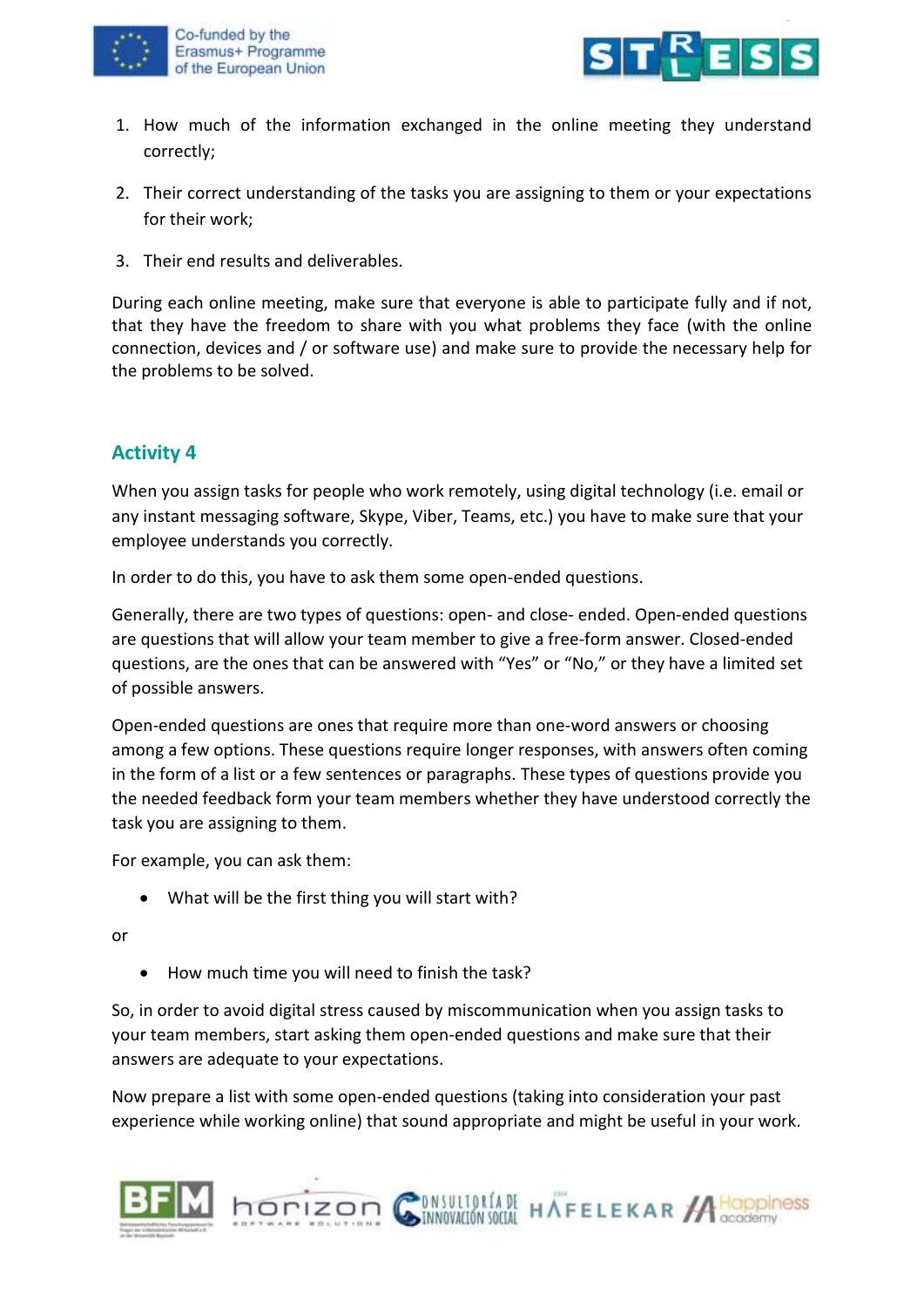



# **Activity 5**

You as a leader should engage proactively your team members. Regular celebrations of the small or big wins – individual or at team level – always help.

Discuss with your team and decide together whether you will be meeting weekly or monthly to celebrate your wins and how you will choose the main topic of every occasion.

Give them the freedom to propose and share their ideas of personal and team achievements.

If you are working remotely, you can do these celebrations online, in an informal set up (everyone with their favourite drink or in the company of their pet).

Monitor whether and how the sense of belonging changes due to these regular celebrations you organize for your staff members.

# **Activity 6**

When working from home, or in case of managing remote teams, your team members do not see each other every day, which might create some physical and psychological barriers for asking help at work.

It is your task as a team leader to establish clear rules about the work processes and procedures. The responsibilities of the individual team members should also be defined. For example, it would be helpful if you discuss and record the rules how your team members should work via digital media, how they should use the digital filing systems, how the agreements should be reached and fulfilled in remote work conditions.

Creating an online library for working rules and processes will give the employees freedom to access these tutorials each time they need, learn and process the information in their own pace.

If doing it involves some other professionals within your organization, be proactive and take the initiative yourself to create such digital library and online tutorial materials. You can create them yourself, but you can also ask all your vendors to provide their materials like video and documents, which support customers in using their products.

If, and when you have built such a digital library, make sure that all your team members know about it and use it. Their feedback whether it is helpful and how to improve it is also crucial for sustaining the work productivity in digital environment.

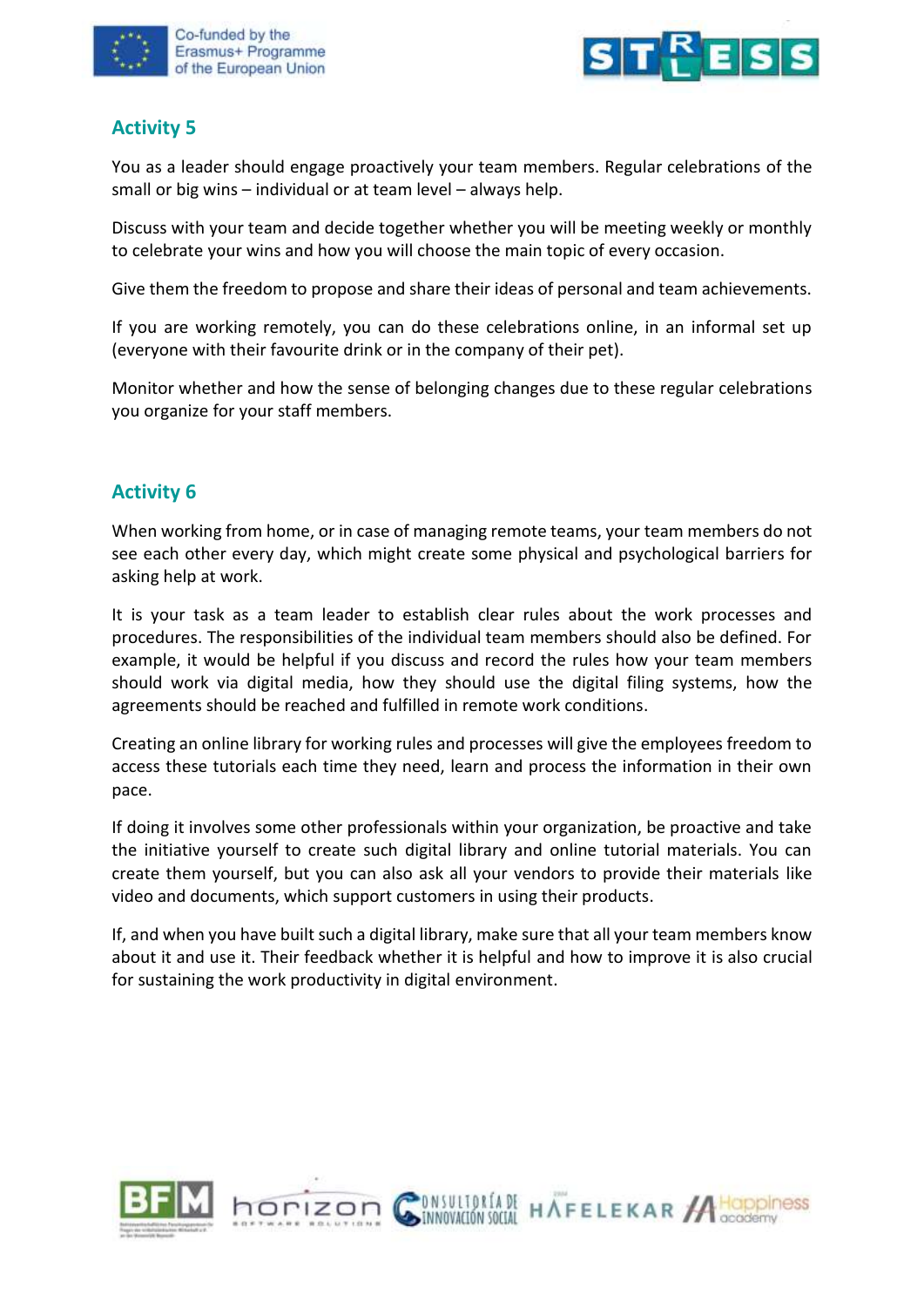



## **Activity 7**

When you implement a new software platform in your organization, you should create a procedure for your employees what to do when they encounter technical difficulties.

In addition, at the beginning of the implementation you should envision and plan the friction losses (time and errors). Give your employees the time and space to make mistakes while getting familiar with the new technology.

In order to open space for building their mastery with the new technology and boosting the abundance culture in the team, you should keep telling them the famous proverb that "only those who do not work do not make mistakes."

Be open in helping your team members to admit their own mistakes. The best way to do it is you to allow yourself to be vulnerable and admit your mistakes in front of your team.

Now think of a recent mistake you have done and share it with your team in the next team meeting. Share the lessons learned also.

### **Activity 8**

Summary

In this module, you have learned how to transform your leadership actions in digital environment while you take care about: Basic Needs, Autonomy, Mastery, Belonging and Abundance Culture of your team members.

You now understand better that even online, when working remotely, you can take care for the well-being of your employees and actively work towards prevention of digital stress.

Most interventions to reduce the risk of digital stress in the workplace involve both individual and organisational approaches. Individual approaches include training and one-to-one communication with the employee. They should aim to change individual skills and resources and help the individual change their situation. The organizational approaches can be of many types, ranging from structural (for example, work schedules, online and psychical environment) to psychological (for example, social support, control over work, participation).

Use your creativity and think about what you can do in the next week to make your team members feel better at work?

Have fun!